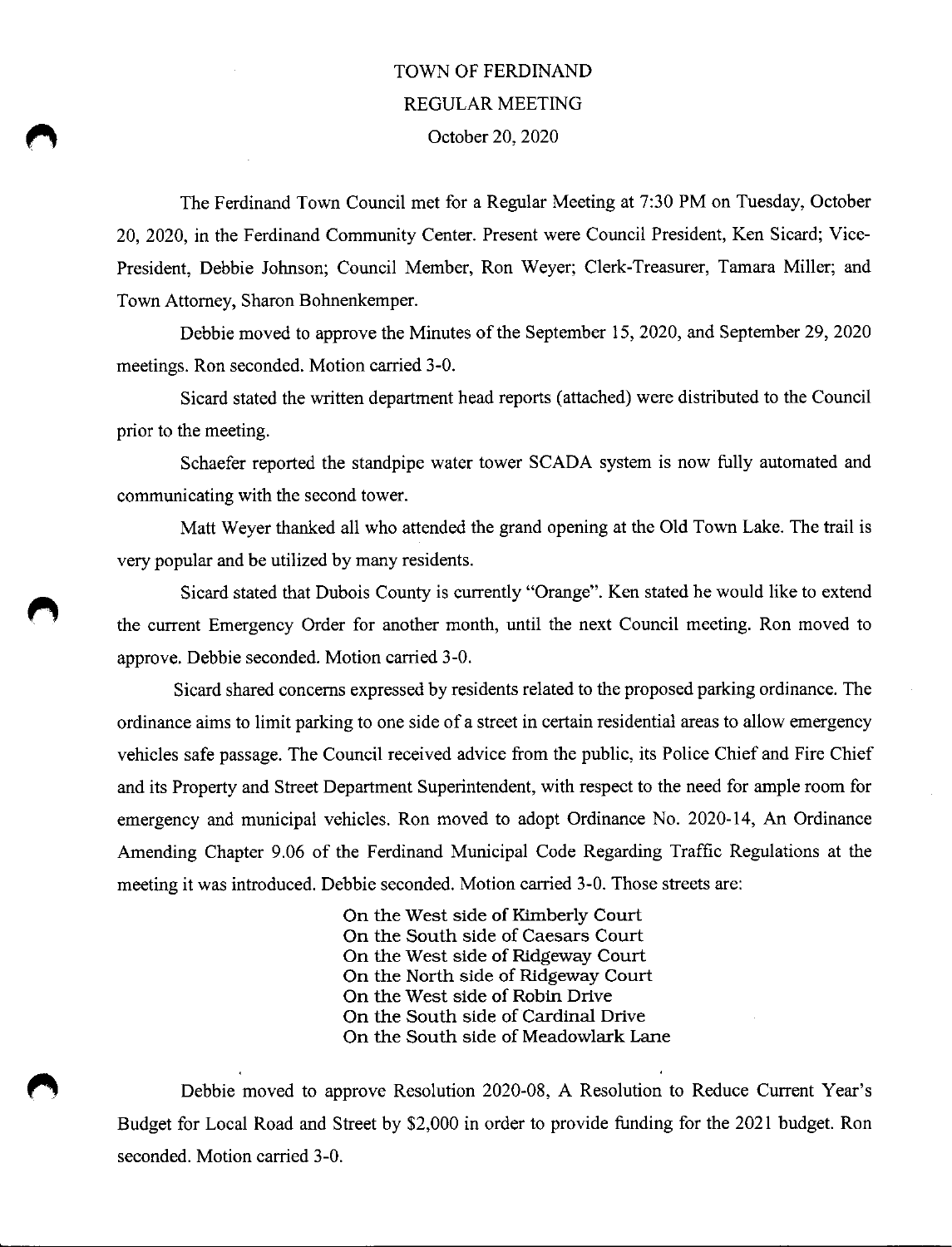Bohnenkemper stated the 2000 Altec TA40 Electric Truck is now available for sale. Debbie moved to approve the sale of the 2000 Altec Electric Truck and the advertisement of the Notice of Sale. Ron seconded. Motion carried 3-0. Bids will be accepted at the Town Hall through the end of business on Monday, November 16, 2020. Bids will be opened on November 17, 2020, at 8:00 PM.

Johnson reported the town employees have completed the FormFire questionnaire and we are waiting for 2021 health insurance rates from our broker.

Sicard stated Halloween Trick or Treating, only to those homes with a porch light on, will be during the hours of 5 PM — 7 PM on Saturday, October 31, 2020.

James stated the town received one quote for a backhoe from ERB Equipment, Evansville at the September 15, 2020 council meeting. The updated quote for a John Deere 310SL backhoe loader with an extended warranty was \$92,833.19. The trade-in value of the 1997 John Deere 310SE loader backhoe was \$13,000. Net cost after trade-in was \$79,833.19 which was actually less than the quote received. James requested permission to purchase the backhoe from ERB Equipment. Debbie moved to approve the request. Ron seconded. Motion carried 3-0.

Miller requested Sicard be permitted to sign the financial commitment letter for \$93,844.14 for a Community Crossing Grant application. Ron moved to approve the request. Debbie seconded. Motion carried 3-0.

The Town was allocated \$72,446 from the Cares Act. Miller will apply for reimbursement for the full amount using police payroll since March 1. Debbie moved to approve Resolution 2020- 09, Resolution to Provide for Reimbursement of Public Health and Public Safety Payroll Costs with CARES Act Funding. The Town has established a CARES Act Grant Fund. Ron seconded. Motion carried 3-0.

At 8:00 PM, Debbie moved to close the acceptance of bids for the Town Hall Exterior Renovation. Ron seconded. Motion carried 3-0. The first bid was from Lindsey's Construction from French Lick. The Base Bid was \$79,669 with an Alternate Bid-1 was \$5,642; Alternate Bid-2 was \$3,324; for a total of \$88,635. The second bid was from Seufert Construction. The Base Bid was \$75,000; Alternate Bid-1 was \$6,770; Alternate Bid-2 was \$3,420; for a total of \$85,190. Ron moved to take the bids under advisement. Debbie seconded. Motion carried 3-0.

Sicard, Bohnenkemper, James, Miller, Lueken, and Brett Schipp will meet Wednesday, October 21, 2020, at 9:00 AM at the Town Hall to review the bids. Sicard stated there will be a Special Meeting to award the contract on Friday morning, October 23, 2020, at 8:00 AM at the Town Hall.

At 8:15 PM, Bohnenkemper stated the petitioner requested the Tax Abatement be postponed. Debbie moved to re-schedule the hearing to November 17, 2020, at 8:15 PM. Ron seconded. Motion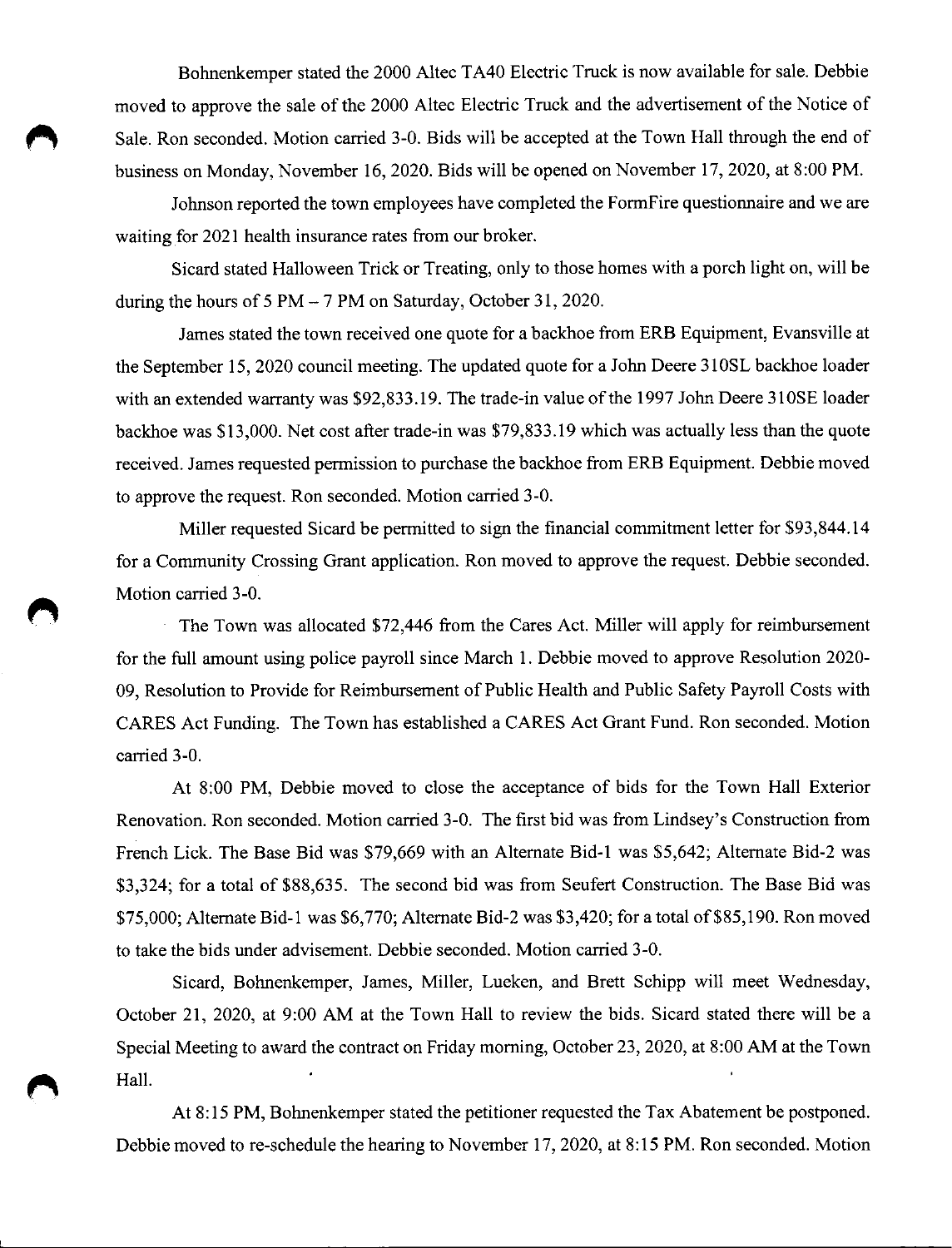carried 3-0.

James met with Mark Miller, representing SITCO Internet and it was determined that SITCO will bore underground and therefore the request for pole attachments has been withdrawn.

Ron moved to adopt Ordinance 2020-15, An Ordinance Amending Chapter 9.08 of the Ferdinand Municipal Code Regazding Designated Stop Streets. Debbie seconded. Motion carried 3- 0.

John Hoppenjans, Fire Chief reported the Fire Department has been responding to increasing false alarms representing nearly 25% of the total runs this yeaz. Ron moved to adopt Ordinance 2020- 16, An Ordinance Creating Chapter 4.15 of Ferdinand Municipal Code Regarding Faulty Hotel and Motel Smoke Alarms and Fire Alarms and Malfunctioning Alarm Systems at the meeting it was introduced. Debbie seconded. Motion carried 3-0.

Ken moved to distribute the employee handbook to the department heads for review. Debbie seconded. Motion carried 3-0.

Debbie stated the electric department has requested an additional employee. She acknowledged the need and requested the council consider the request.

Debbie moved to approve regular claims. Ron seconded. Motion carried 3-0.

The following announcements were read:

## ANNOUNCEMENTS:

Town Council Special Meeting Town Council Meeting BZA Plan Commission Park Boazd Economic Development Comm. Friday Tuesday Wednesday Wednesday Wednesday Monday

October 23, 2020 at 8:00 AM (Town Hall) November 17, 2020 at 7:30 PM October 28, 2020 at 6:30 PM October 28, 2020 at 7:00 PM Cancelled. November 11, 2020 at 4:30 PM (Veterans Day) November 16, 2020 at 6:00 PM

Debbie moved to adjourn. Ron seconded. Motion carried 3-0. Meeting adjourned at 8:45 PM.

ATTEST:

amara M Miller

Clerk-Treasurer

FERDINAND TOWN COUNCIL

.<br><u>.<br>.</u> سصَ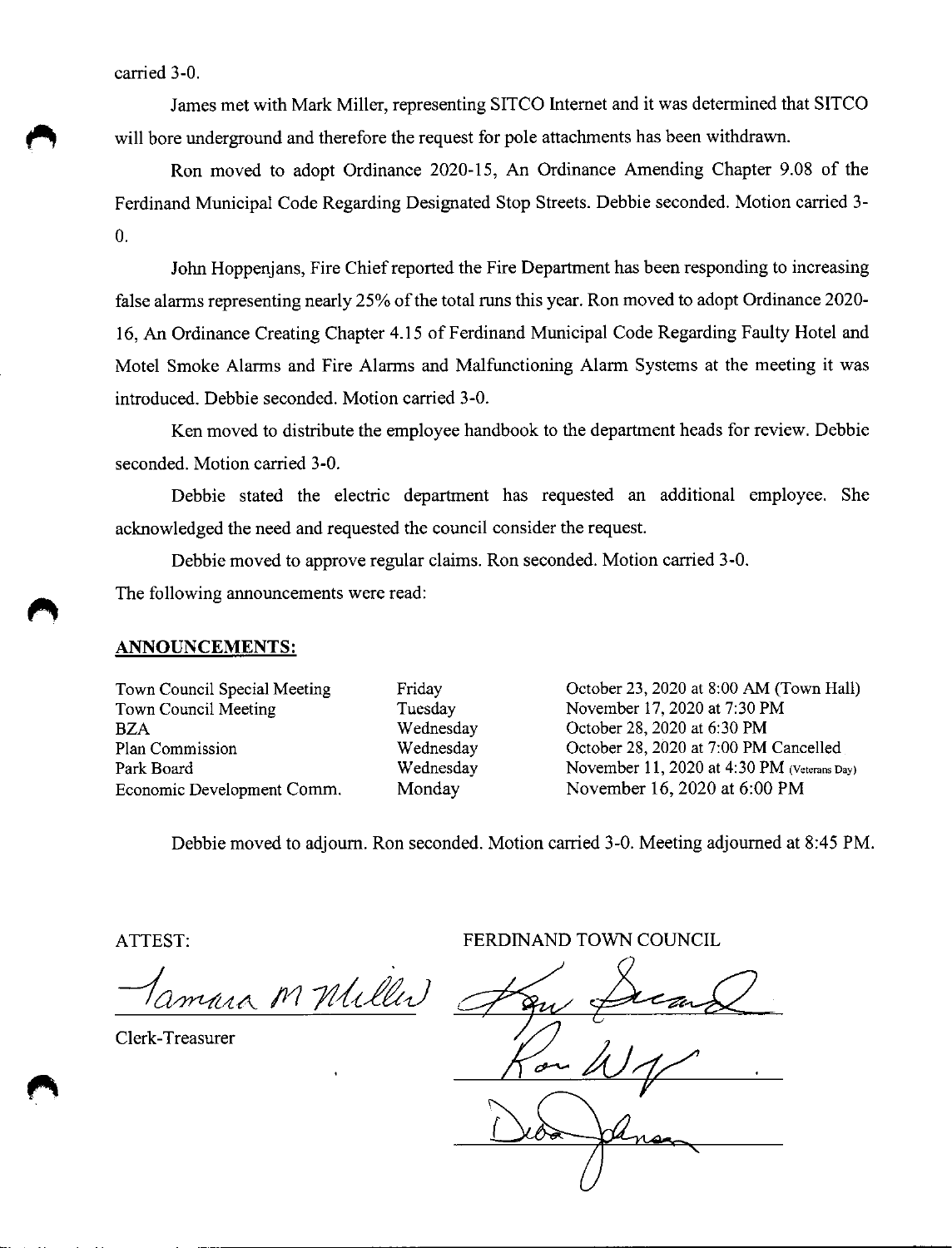## Ferdinand Police Department

243 W 10th Street, Ferdinand Indiana 47532 Phone: 812-367-1806 /Fax: 812-998-2094

| <b>Chief of Police: Lloyd Froman</b> |                | <b>Assistant Chief: Brian Seffernick</b>       |                         |
|--------------------------------------|----------------|------------------------------------------------|-------------------------|
| <b>Total Calls For Service</b>       | 255            |                                                |                         |
| <b>Miles Driven</b>                  | 4640           | <b>Calls For Service Report</b>                | <b>HEDINAKO</b>         |
| <b>Total Gallons</b>                 | 436.3          | $\sum_{\text{outer}}$<br><b>September 2020</b> |                         |
| <b>Average MPG</b>                   | 10.63488       |                                                |                         |
| <b>Complaint Type</b>                | <b>Total</b>   | <b>Complaint Type</b>                          | <b>Total</b>            |
| Alarm                                | 21             | Missing Person Adult/Child                     | $\bf{0}$                |
| <b>Animal Complaint</b>              | 3              | Parking Violation                              | $\overline{\mathbf{3}}$ |
| <b>Assist Other Agency</b>           | 15             | Property Lost/Found/Recovered                  | $\overline{\mathbf{3}}$ |
| Battery/ Assault                     | $\bf{0}$       | Protective/Restraining Order                   | $\overline{0}$          |
| Burglary (attempted)                 | $\bf{0}$       | Prowler (report of)                            | $\bf{0}$                |
| <b>Burning Complaint</b>             | $\bf{0}$       | <b>Report to Station</b>                       | $\overline{2}$          |
| <b>Child Abuse/Neglect</b>           | $\bf{0}$       | <b>Return Messages</b>                         | 40                      |
| Civil Matter /Dispute                | $\overline{2}$ | <b>State Dispatch</b>                          | 17                      |
| <b>Citizen Assist</b>                | $\bf{0}$       | Scam                                           | $\mathbf{1}$            |
| Debris in Roadway                    | $\bf{0}$       | <b>Security Check</b>                          | $\overline{0}$          |
| Disabled/Stranded Vehicle            | 3              | Suicide/or a Suicidal Person                   | $\overline{1}$          |
| Disturbance/Disorderly Person        | $\overline{2}$ | Suspicious Person/Vehicle                      | $\overline{9}$          |
| Drug Complaint                       | $\bf{0}$       | Theft                                          | 6                       |
| Domestic Problem                     | 5              | <b>Traffic Control</b>                         | 16                      |
| Escort                               | 6              | <b>Traffic Warnings</b>                        | 24                      |
| Eviction                             | $\bf{0}$       | <b>Traffic Citations</b>                       | $\overline{2}$          |
| <b>Extra Patrol</b>                  | $\bf{0}$       | Trespassing                                    | $\overline{\mathbf{0}}$ |
| Fight                                | $\bf{0}$       | Threats/Intimidation                           | 1                       |
| <b>Finger Printing</b>               | $\bf{0}$       | Vandalism                                      | $\bf{0}$                |
| Fire                                 | $\bf{0}$       | Vehicle Accident                               | 14                      |
| General Information                  | 30             | Vehicle Accident Leaving the Scene             | $\bf{0}$                |
| <b>Gun Permit</b>                    | $\bf{0}$       | Vehicle Check                                  | ī                       |
| Harassment                           | $\bf{0}$       | Vehicle Lock Out                               | 12                      |
| Hazardous/ Not Chemical              | $\bf{0}$       | Warrant                                        | $\overline{2}$          |
| Investigation                        | 3              | <b>Weather Related Problems</b>                | $\bf{0}$                |
| <b>Identity Theft</b>                | $\bf{0}$       | <b>Welfare Check</b>                           | $\overline{\tau}$       |
| <b>Illegal Dumping</b>               | $\bf{0}$       | 911 false calls                                | $\overline{1}$          |
| <b>Intoxicated Person</b>            | $\bf{0}$       |                                                | $\bf{0}$                |
| Juvenile Incorrigible/Runaway        | 3              |                                                |                         |
| Lines/ Poles Down                    | $\bf{0}$       |                                                |                         |
| Lost/ Stolen License Plate           | $\bf{0}$       |                                                |                         |
| <b>Mental Subject</b>                | $\bf{0}$       |                                                |                         |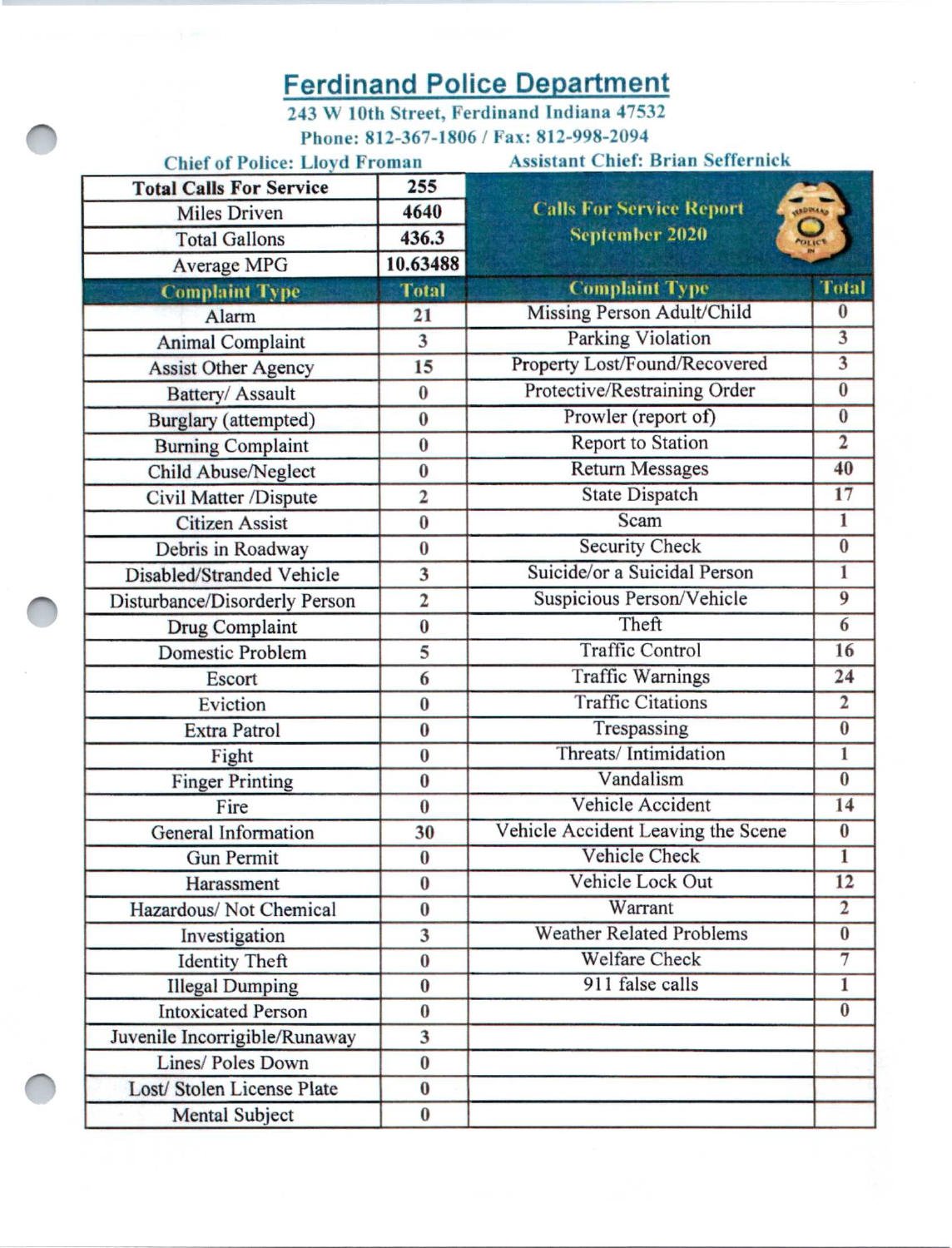| Total                                                       | $\overline{21}$ | 3                       | 15                         | 0                      | $\circ$                     | $\circ$                  | ۰                          | Ν                      | 0                     | $\circ$           | m                                | $\sim$                        | ۰                     | w                  | 6                        | 0         | ۰            | 0     | ۰                      | ۰    | 30                         | 0                 | $\circ$            | ۰                      | m              | ۰               | ۰                      | ۰                  | m                             | 0                 | $\circ$                   |                    | 0                   | 0                    | #DIV/0!              |
|-------------------------------------------------------------|-----------------|-------------------------|----------------------------|------------------------|-----------------------------|--------------------------|----------------------------|------------------------|-----------------------|-------------------|----------------------------------|-------------------------------|-----------------------|--------------------|--------------------------|-----------|--------------|-------|------------------------|------|----------------------------|-------------------|--------------------|------------------------|----------------|-----------------|------------------------|--------------------|-------------------------------|-------------------|---------------------------|--------------------|---------------------|----------------------|----------------------|
| Adam                                                        |                 |                         |                            |                        |                             |                          |                            |                        |                       |                   |                                  |                               |                       |                    |                          |           |              |       |                        |      |                            |                   |                    |                        |                |                 |                        |                    |                               |                   |                           |                    |                     |                      |                      |
| yet                                                         |                 |                         |                            |                        |                             |                          |                            |                        |                       |                   |                                  |                               |                       |                    |                          |           |              |       |                        |      |                            |                   |                    |                        |                |                 |                        |                    |                               |                   |                           |                    |                     |                      | #DIV/0! #DIV/0!      |
| Scott                                                       |                 |                         |                            |                        |                             |                          |                            |                        |                       |                   |                                  |                               |                       |                    |                          |           |              |       |                        |      |                            |                   |                    |                        |                |                 |                        |                    |                               |                   |                           |                    |                     |                      | #DIV/0!              |
| FERDINAND POLICE DEPARTMENT MONTHLY ACTIVITY REPORT<br>Seth |                 |                         |                            |                        |                             |                          |                            |                        |                       |                   |                                  |                               |                       |                    |                          |           |              |       |                        |      |                            |                   |                    |                        |                |                 |                        |                    |                               |                   |                           |                    |                     |                      | #DIV/0!              |
| Kyle                                                        |                 |                         |                            |                        |                             |                          |                            |                        |                       |                   |                                  |                               |                       |                    |                          |           |              |       |                        |      | $\overline{\mathsf{c}}$    |                   |                    |                        |                |                 |                        |                    | H                             |                   |                           |                    |                     |                      | #DIV/0!              |
| <b>Joshua</b>                                               |                 |                         |                            |                        |                             |                          |                            |                        |                       |                   |                                  |                               |                       |                    |                          |           |              |       |                        |      | $\overline{\mathsf{c}}$    |                   |                    |                        |                |                 |                        |                    |                               |                   |                           |                    |                     |                      | #DIV/0!              |
| Christian                                                   | 2               |                         | $\overline{\mathbf{c}}$    |                        |                             |                          |                            |                        |                       |                   | H                                |                               |                       | $\mathbf{\hat{c}}$ |                          |           |              |       |                        |      | $\overline{\mathbf{c}}$    |                   |                    |                        |                |                 |                        |                    | I                             |                   |                           |                    |                     |                      | #DIV/0!              |
| Tom                                                         | 4               |                         | $\sim$                     |                        |                             |                          |                            | 1                      |                       |                   | ī                                |                               |                       |                    |                          |           |              |       |                        |      |                            |                   |                    |                        | $\mathbf \tau$ |                 |                        |                    |                               |                   |                           |                    |                     |                      | #DIV/0!              |
| Eric                                                        | 3               | ⊣                       |                            |                        |                             |                          |                            |                        |                       |                   |                                  |                               |                       |                    | $\overline{\mathcal{C}}$ |           |              |       |                        |      | 4                          |                   |                    |                        |                |                 |                        |                    |                               |                   |                           |                    |                     |                      | #####                |
| Rob                                                         | S               |                         | 3                          |                        |                             |                          |                            |                        |                       |                   | $\mathbf{\overline{u}}$          |                               |                       | J                  |                          |           |              |       |                        |      | 2                          |                   |                    |                        | 1              |                 |                        |                    | 1                             |                   |                           |                    |                     |                      | #####                |
| Ted                                                         | 4               | н                       | 6                          |                        |                             |                          |                            | 1                      |                       |                   |                                  | 1                             |                       | 1                  | $\mathbf{\tilde{5}}$     |           |              |       |                        |      | 2                          |                   |                    |                        |                |                 |                        |                    |                               |                   |                           |                    |                     |                      |                      |
| Lloyd Brian                                                 | ω               | н                       | $\mathbf{\mathbf{t}}$      |                        |                             |                          |                            |                        |                       |                   |                                  | 1                             |                       | 1                  | 1                        |           |              |       |                        |      | 9                          |                   |                    |                        | 1              |                 |                        |                    |                               |                   |                           |                    |                     |                      |                      |
|                                                             |                 |                         | 1                          |                        |                             |                          |                            |                        |                       |                   |                                  |                               |                       |                    |                          |           |              |       |                        |      | $\overline{a}$             |                   |                    |                        |                |                 |                        |                    |                               |                   |                           |                    |                     |                      | ####### ##### ###### |
| Complaint Type                                              | Alarm           | <b>Animal Complaint</b> | <b>Assist Other Agency</b> | <b>Battery/Assault</b> | <b>Burglary (Attempted)</b> | <b>Burning Complaint</b> | <b>Child Abuse/Neglect</b> | Civil Matter / Dispute | <b>Citizen Assist</b> | Debris In Roadway | <b>Disabled/Stranded Vehicle</b> | Disturbance/Disorderly Person | <b>Drug Complaint</b> | Domestic problem   | Escort                   | Evicition | Extra Patrol | Fight | <b>Finger Printing</b> | Fire | <b>General Information</b> | <b>Gun Permit</b> | <b>Harrassment</b> | Hazardous/Not Chemical | Investigation  | Indentity Theft | <b>Illegal Dumping</b> | Intoxicated Person | Juvenile Incorrigible/Runaway | Lines/ Poles Down | Lost/Stolen License Plate | <b>Total Calls</b> | <b>Miles Driven</b> | <b>Total Gallons</b> | <b>Average MPG</b>   |